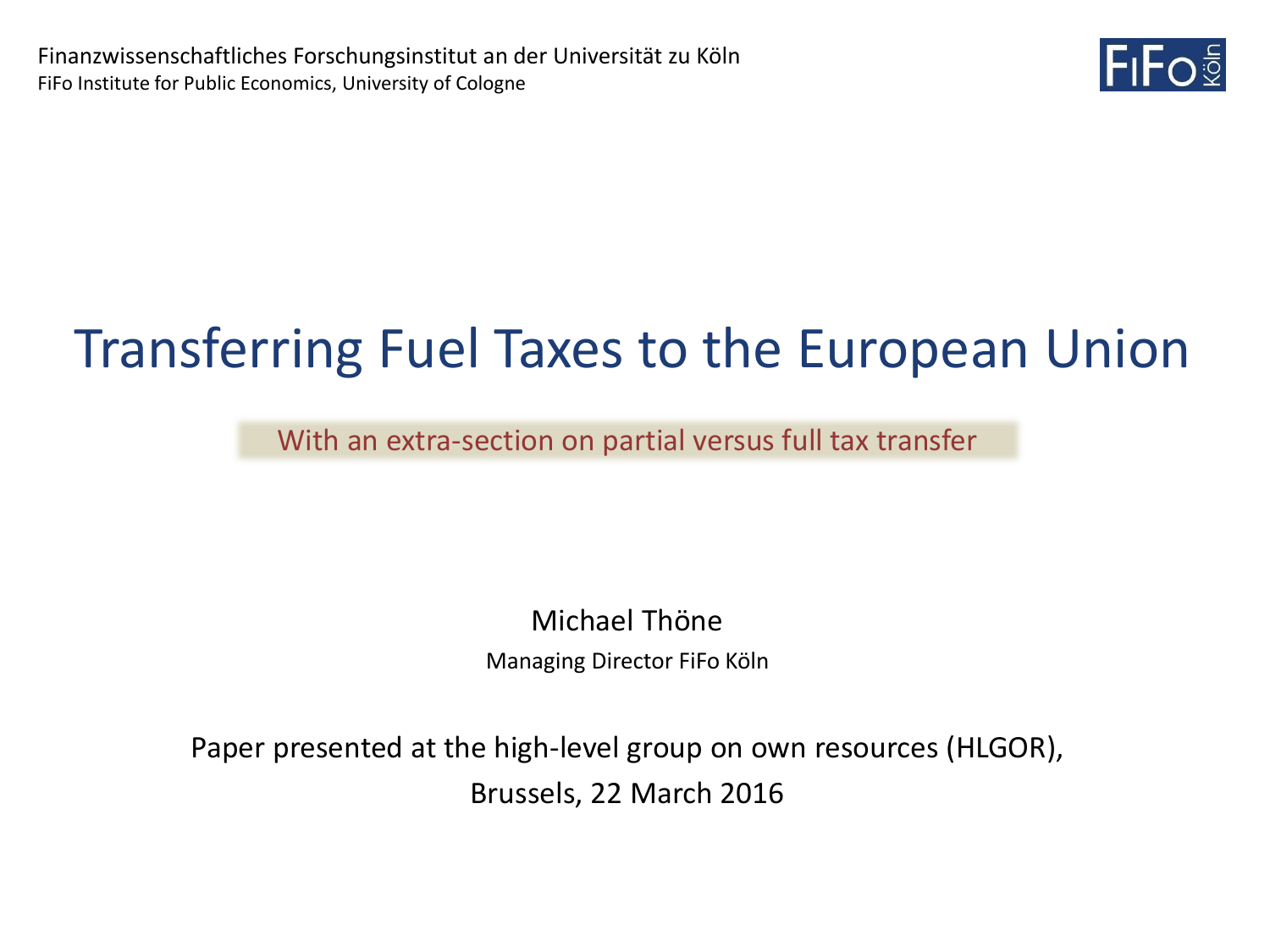### Transfer tax rights to the European Union?



### **Overview**

- 1. Why road transport fuel taxes?
- 2. Transfer of the tax Partial or full?
- 3. The price to be paid On compensation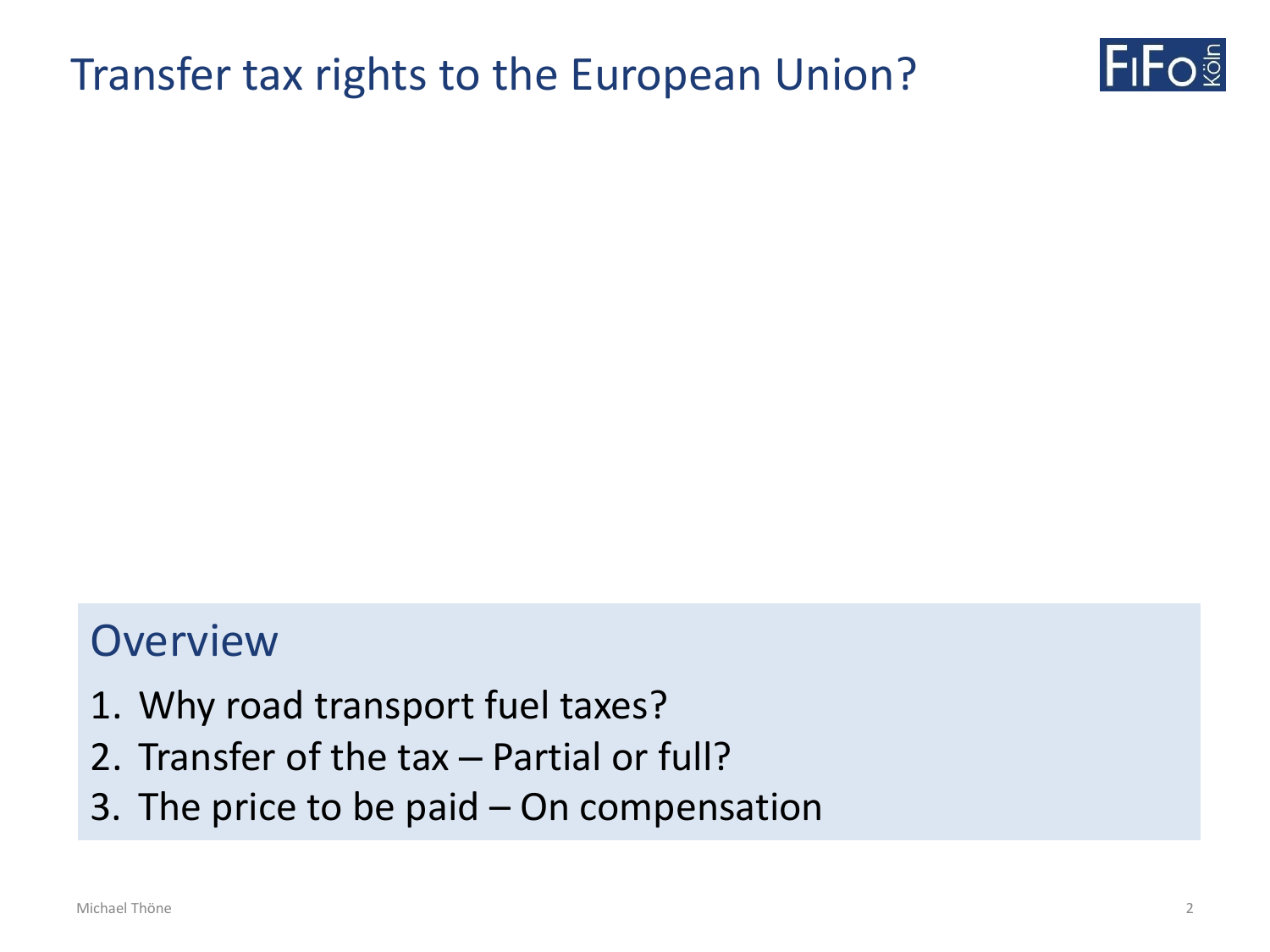

### 1. Why road transport fuel taxes?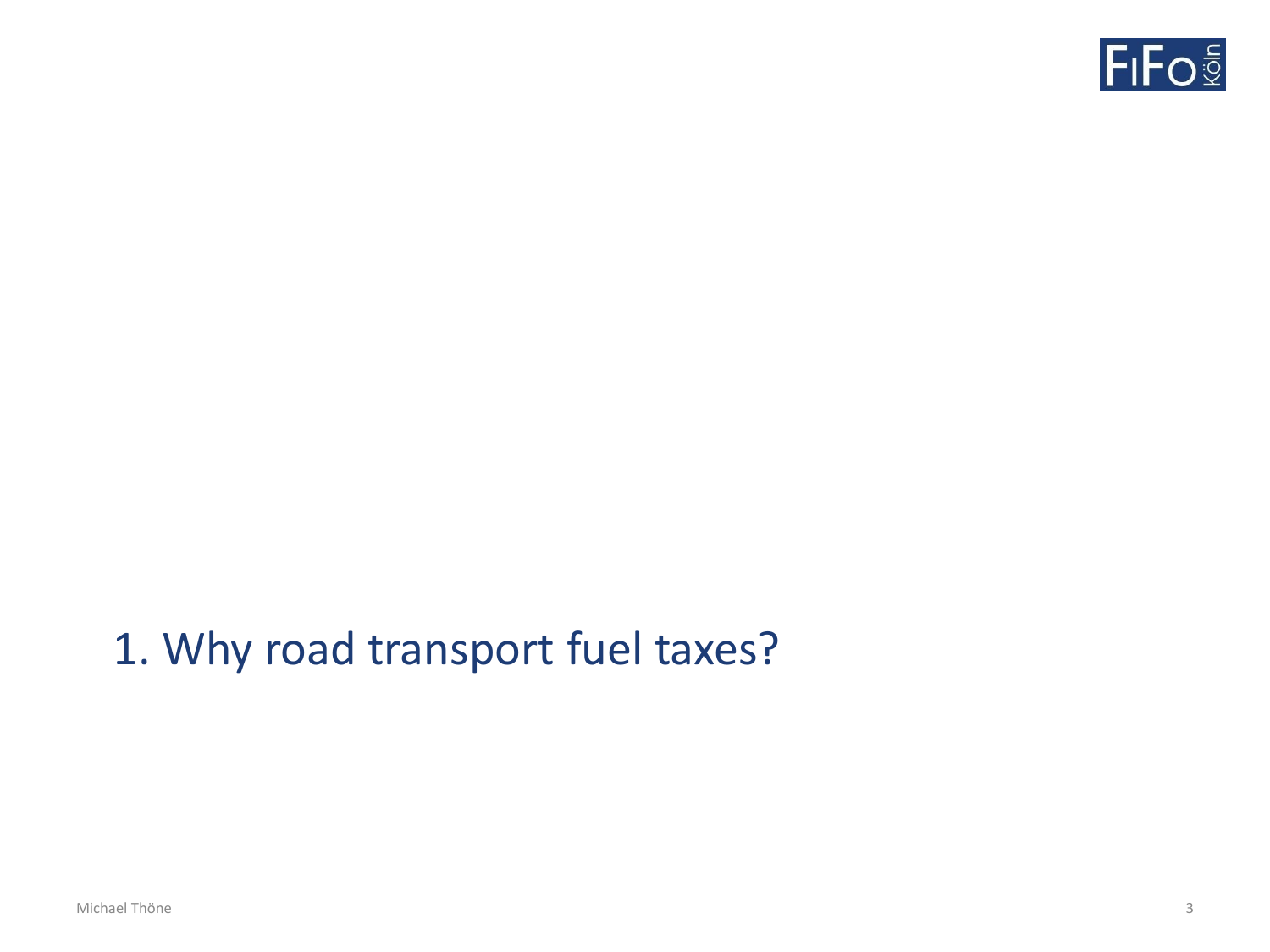## Example of horizontal tax competition: The Spatial Range of "Luxembourg fuels"



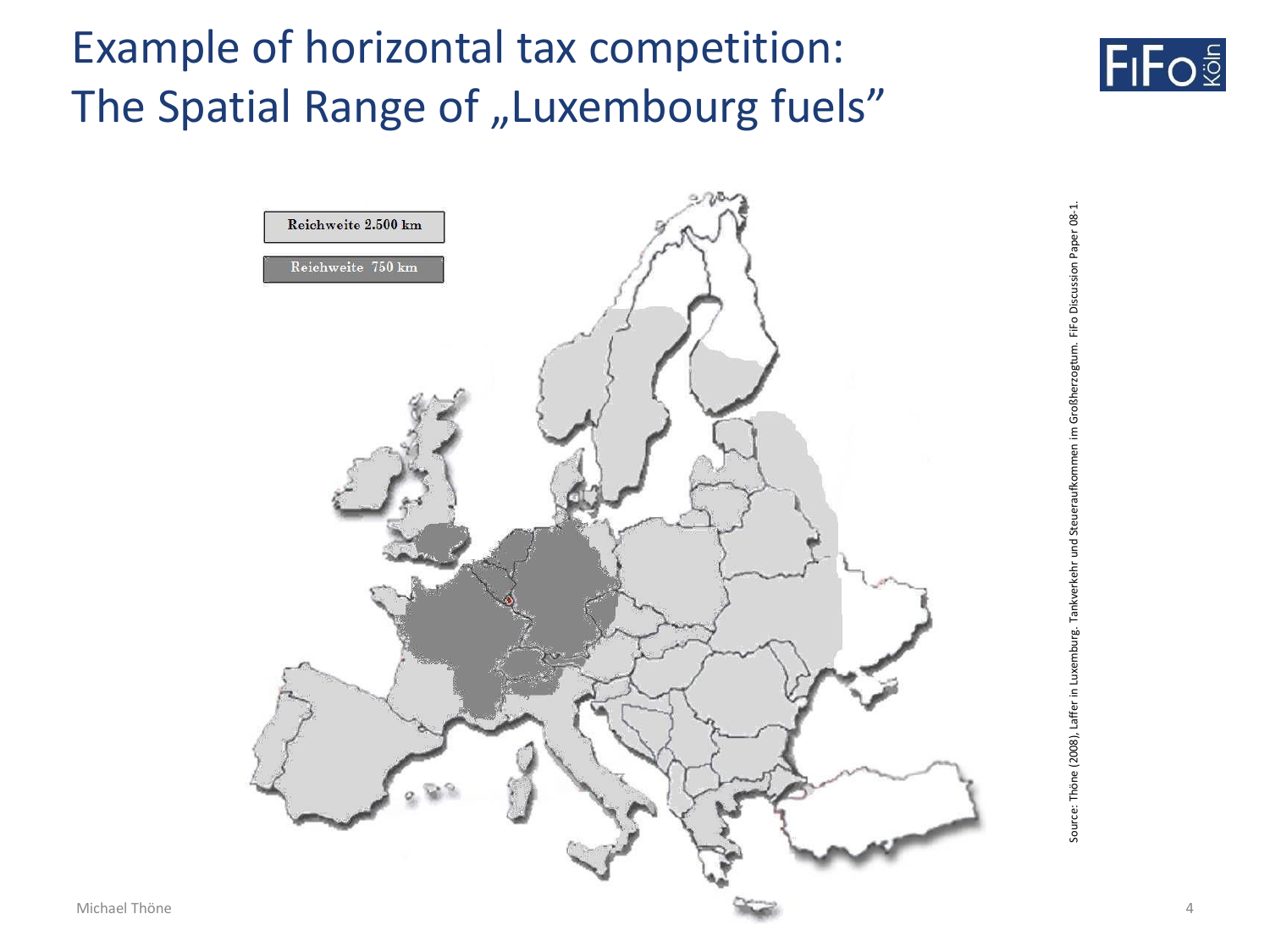### Gasoline tax rates – level and dynamics



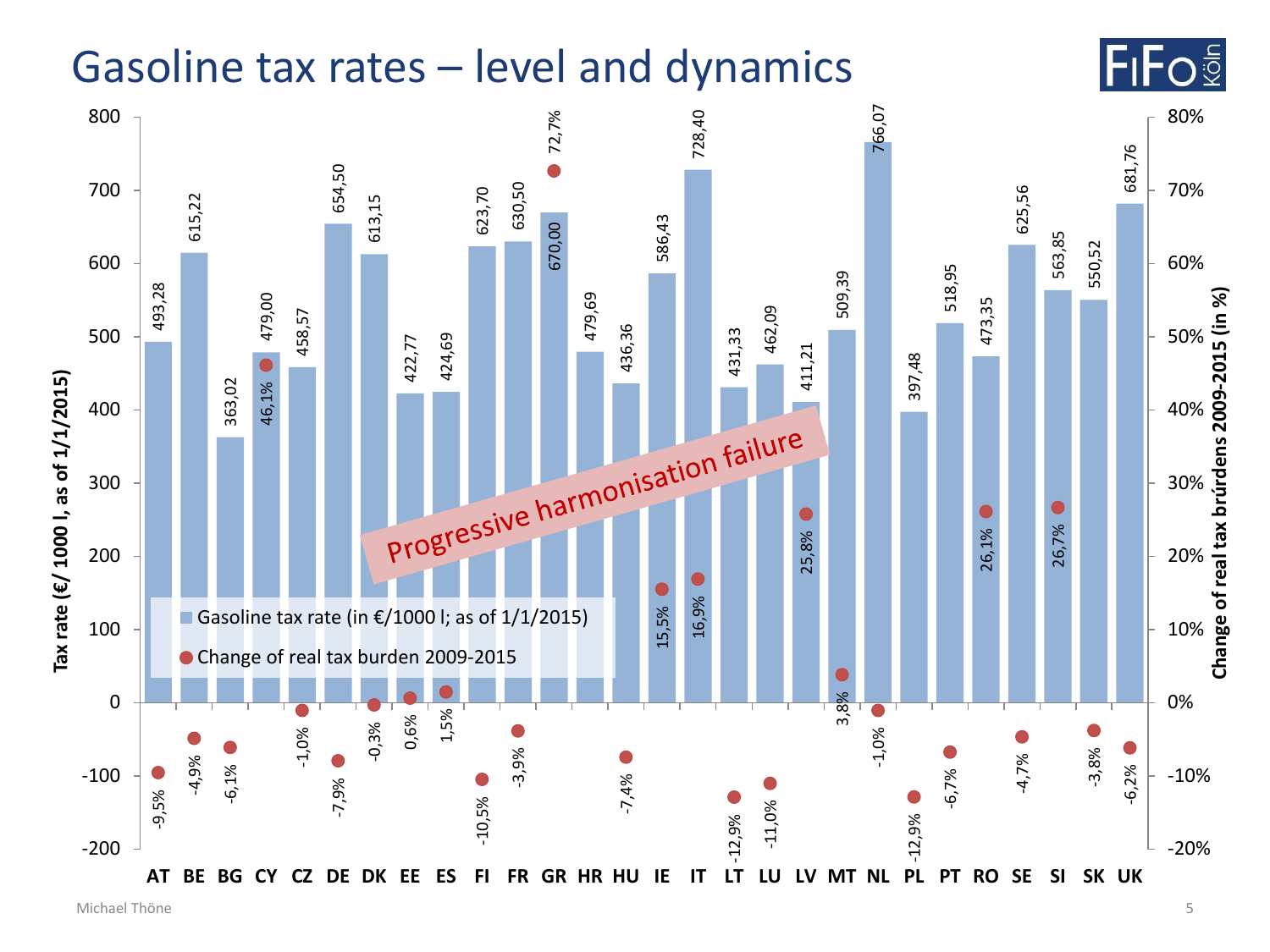### Diesel tax rates – level and dynamics



lFıFo§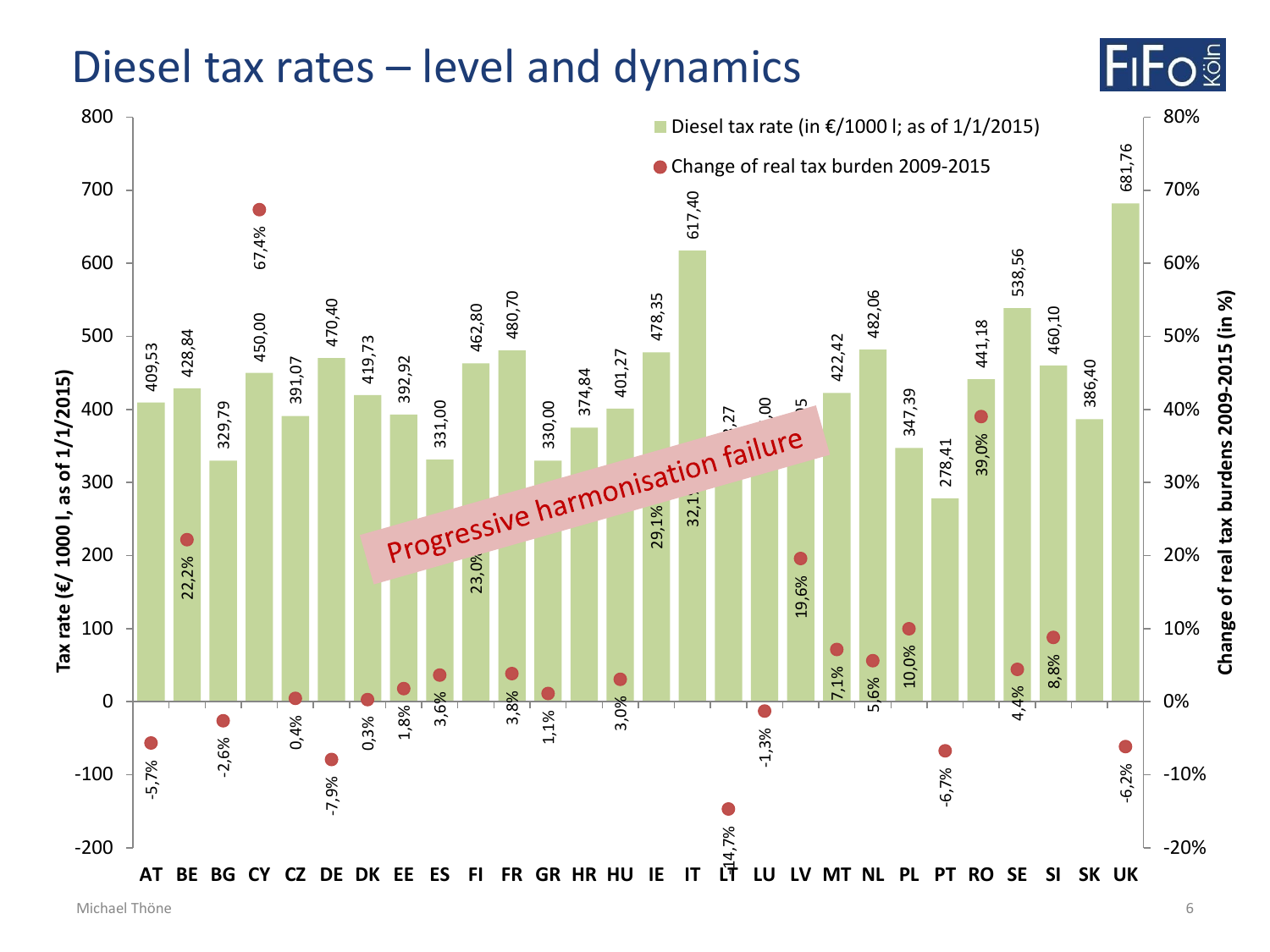### Tax rate ratios gasoline / diesel





<sup>•</sup> Purely fossil diesel produces 2.64 kilograms of carbon dioxide per litre; gasoline on average produces 2.33 kilograms CO2 per litre. The ratio which is neutral in respect to climate change is 0.88.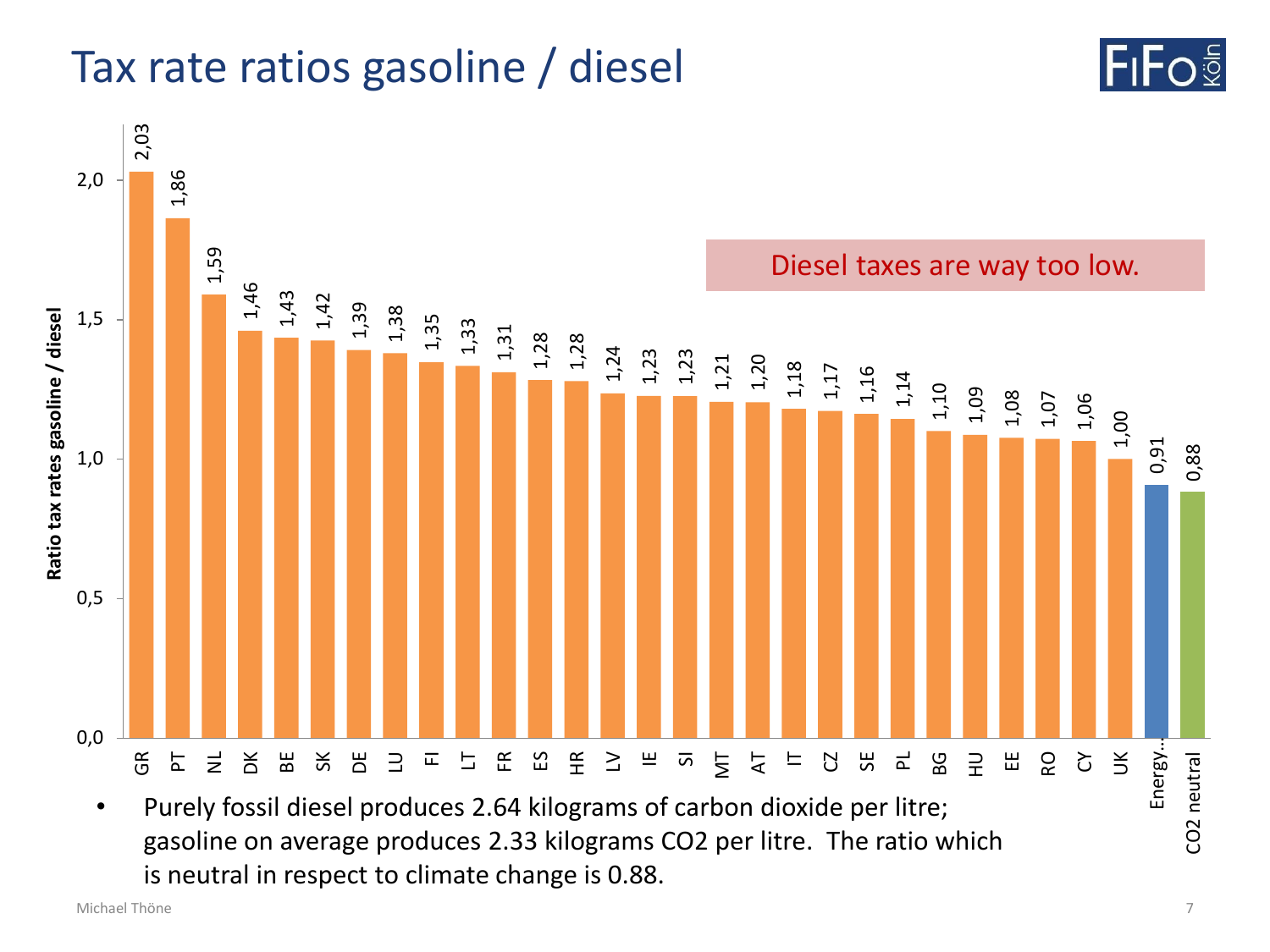### European value added of common fuel taxes

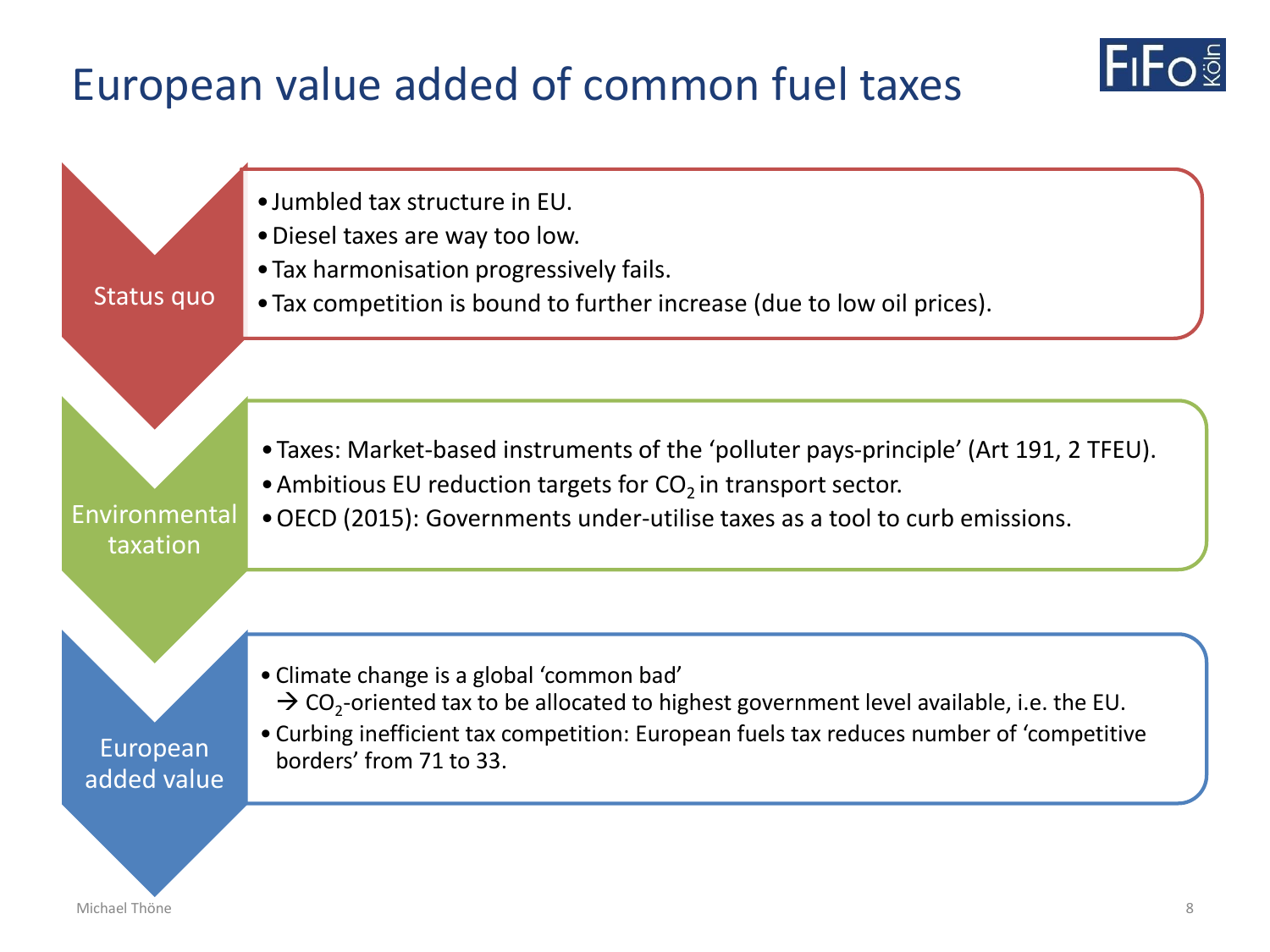

### 2. Transfer of the tax - Partial or full?

Section 2 is *added value*, it is not covered in the underlying paper.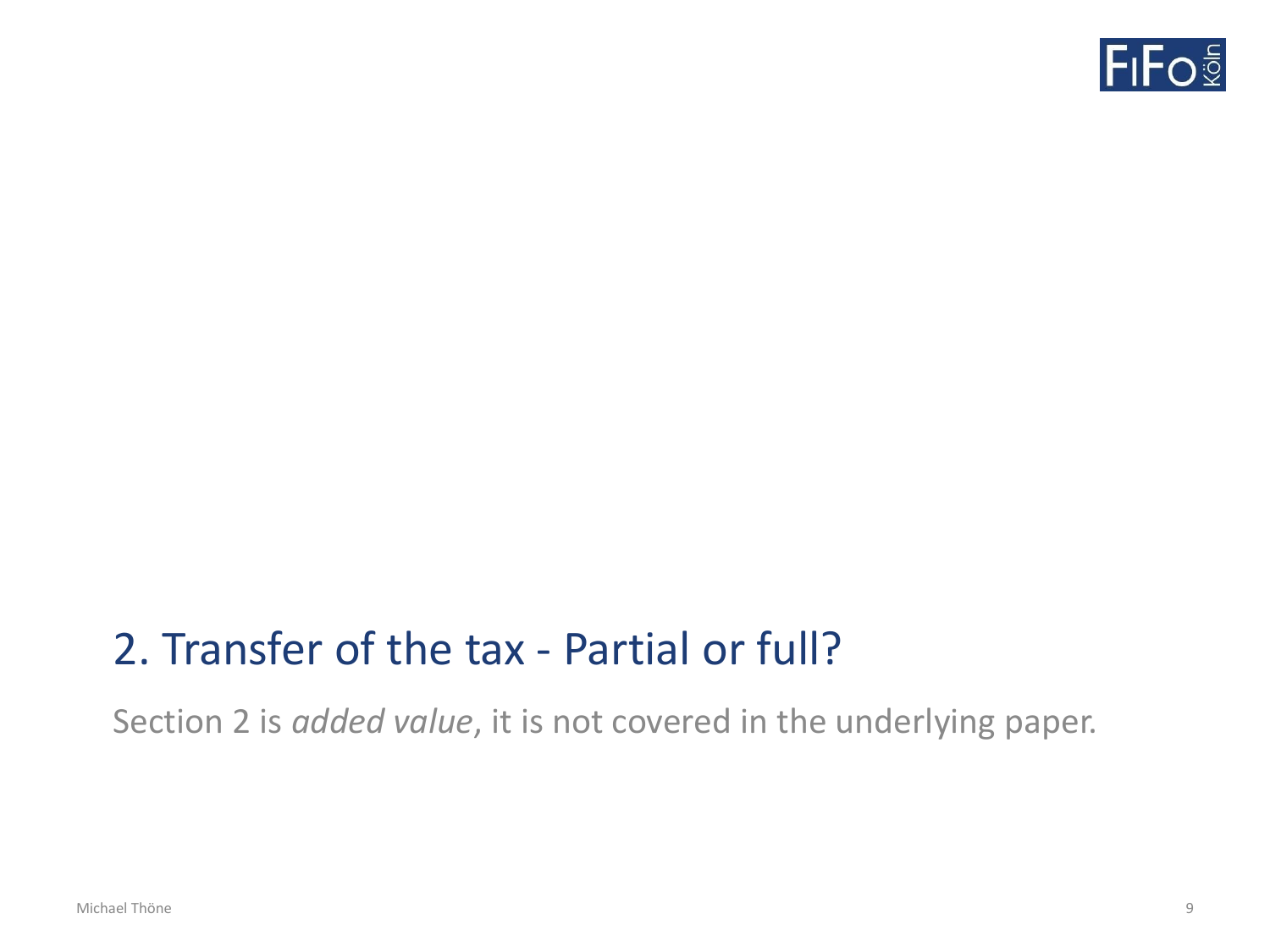### Transferring the tax



No additional taxes: EU and MS spending budgets are given.

• Reform discussion for revenues based on purely structural arguments

#### Transfer of an existing tax to the EU must be compensated.

• Parallel reductions of customary own resources. (Refunds, if necessary.)

### Partial transfer of fuel taxes

- MS reduce their individual tax rates by the same percentage (e.g. 40 %)
- EU fills this gap with own tax rates. Revenue neutrality on the European level, not in every single MS.

#### **Full transfer of fuel taxes**

- MS forego the right to tax transport fuels.
- EU determines tax rates and receives full revenue.
- Equivalent in many respects: EU determines tax rates and shares revenue with MS.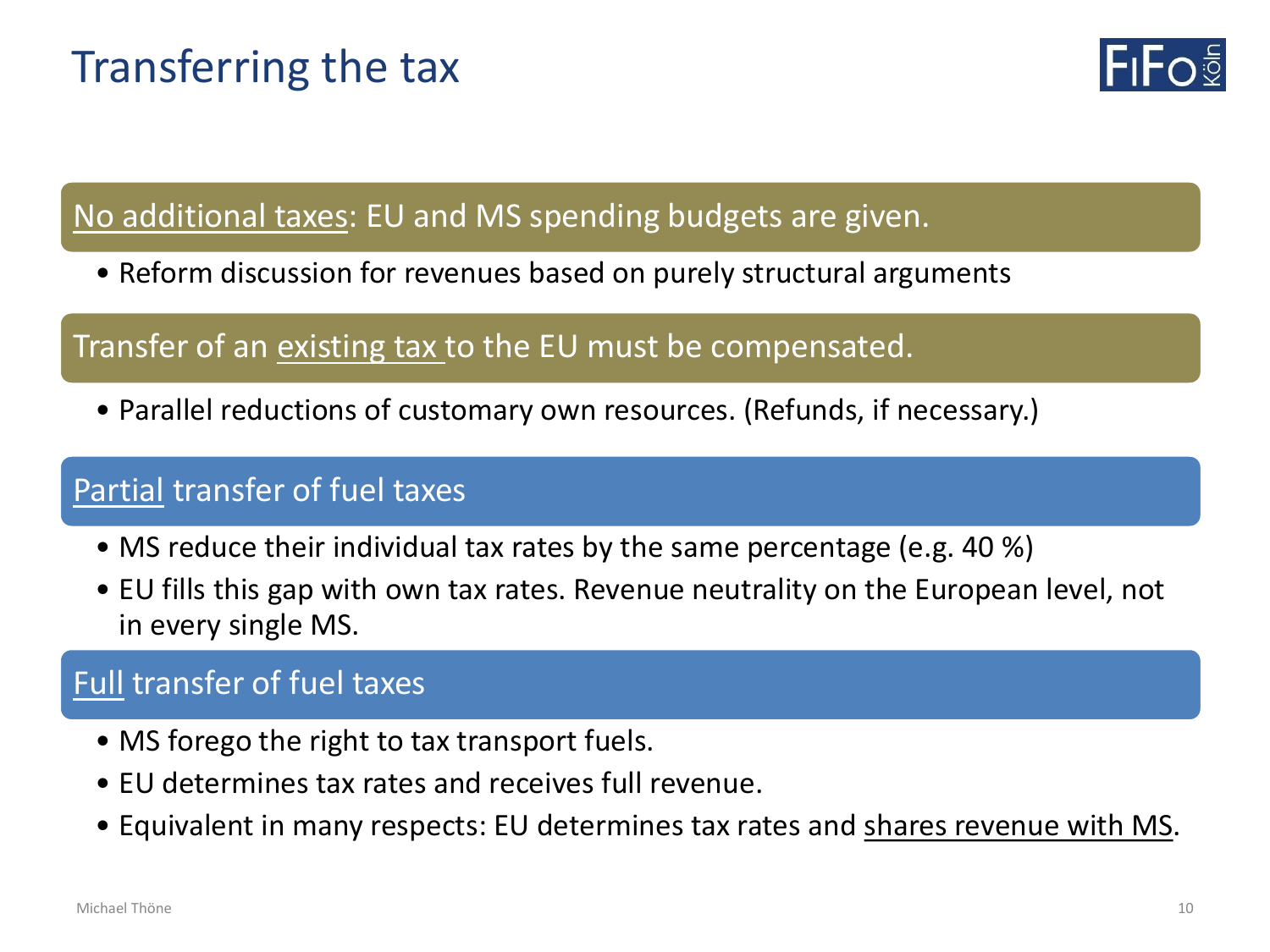### Partial or full transfer?



| A quick assessement                                      | <b>National tax</b> | <b>Partial transfer</b><br>to EU | <b>Full transfer</b><br>to EU |
|----------------------------------------------------------|---------------------|----------------------------------|-------------------------------|
| <b>Efficiency of climate policy</b>                      | low                 | medium                           | high                          |
| <b>Horizontal tax competition</b>                        | high                | dampened                         | <b>EU-borders</b>             |
| <b>Vertical tax competition</b>                          | none                | potential problem                | none                          |
| Income distribution (EU-wide)                            | diversified         | mixed                            | uniform                       |
| <b>Transparency</b>                                      | high                | mixed                            | high                          |
| <b>Simplicity</b>                                        | uncomplicated       | uncomplicated                    | uncomplicated                 |
| Accountability                                           | national            | mixed                            | <b>EU</b>                     |
| Compensation $(\rightarrow$ political transaction costs) |                     | not easy                         | challenging                   |
|                                                          |                     |                                  |                               |

© Michael Thöne (2016).

- Despite its obvious merits, the *full transfer*-model is not considered a realistic perspective for the short-term. The change from the current system would be too radical.
- Nevertheless, we do use a *full transfer*-model to analyse compensation, as it is more straightforward. Compensation issues of *partial transfer* are fairly proportional.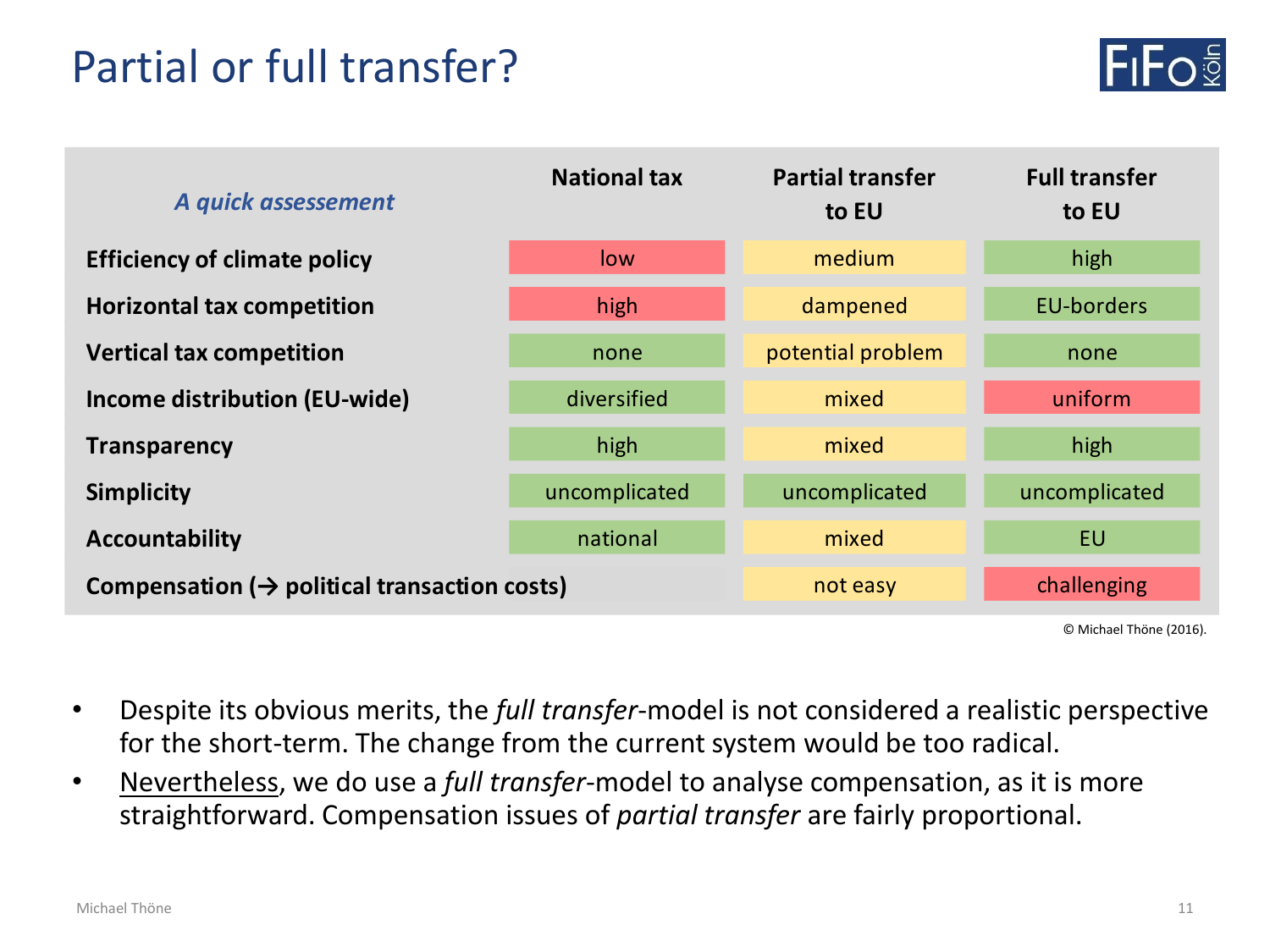

### 3. The price to be paid – On Compensation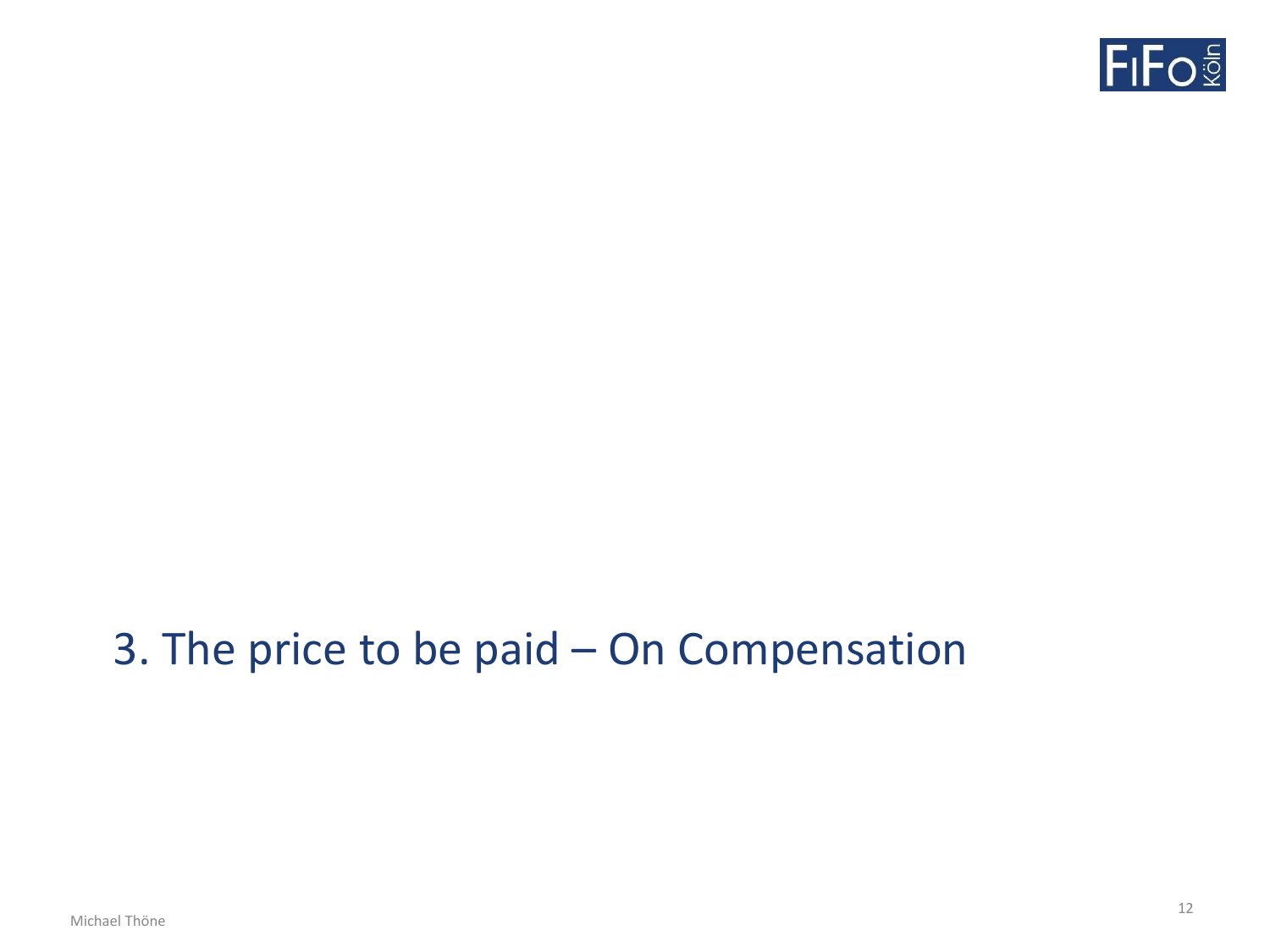

Transfer to the central level is only beneficial with **harmonisation of tax rates**.

Member States will anticipate such changes in the **asymmetric compensations**  demanded:

**If** a new tax structure would lead to **losses** of national tax revenues, the **historic revenue** serves as the benchmark for the compensation claim.

*Argument: "We are not accepting any losses compared to the status quo."*

**If** a new tax structure would lead to **gains** of tax revenues raised within a Member State, this **new revenue** would serve as the benchmark for compensation.

*Argument: "The new revenue is the 'true' revenue we should have received all along if we had not been impeded by tax competition, harmonisation failure etc."*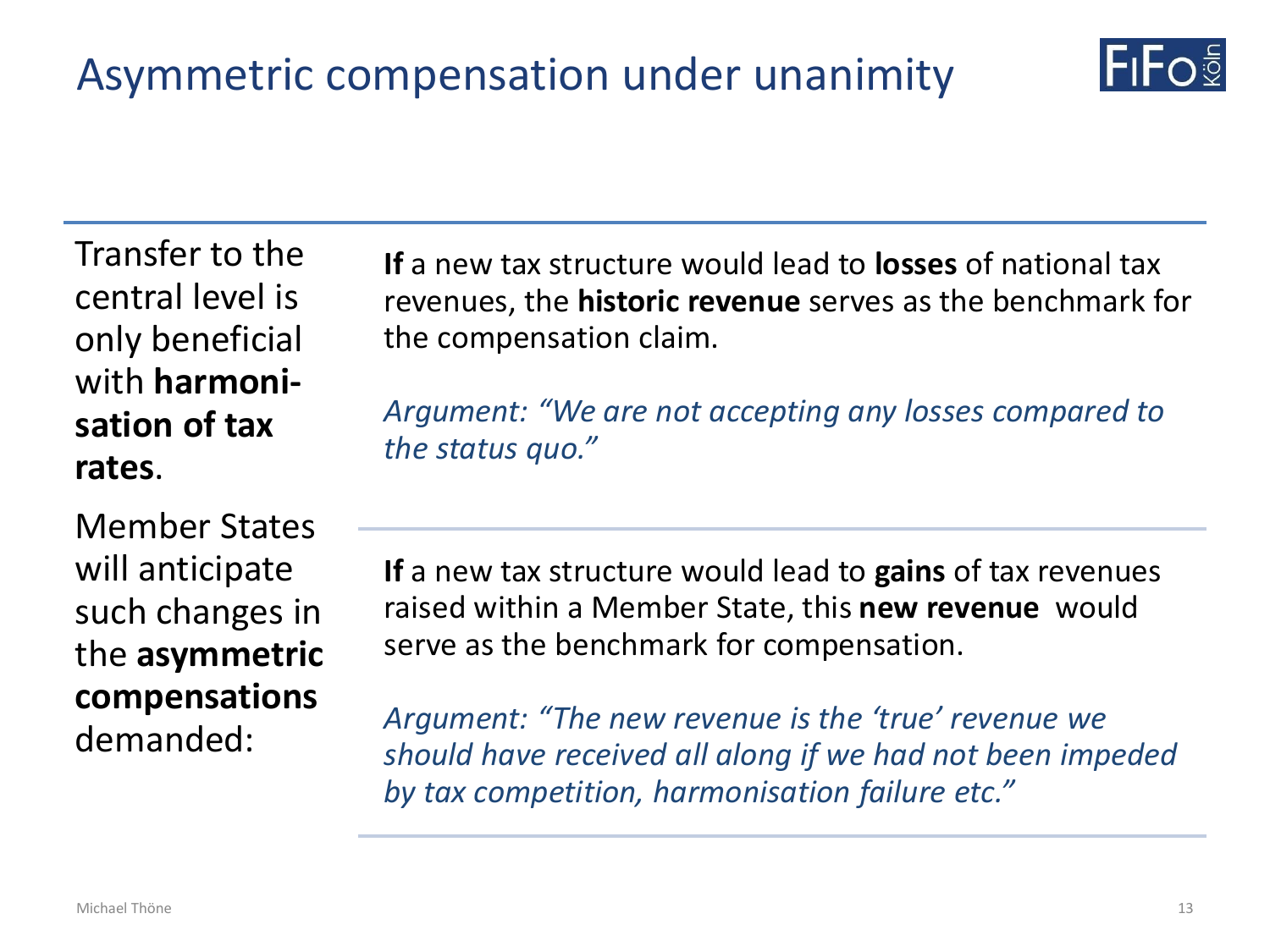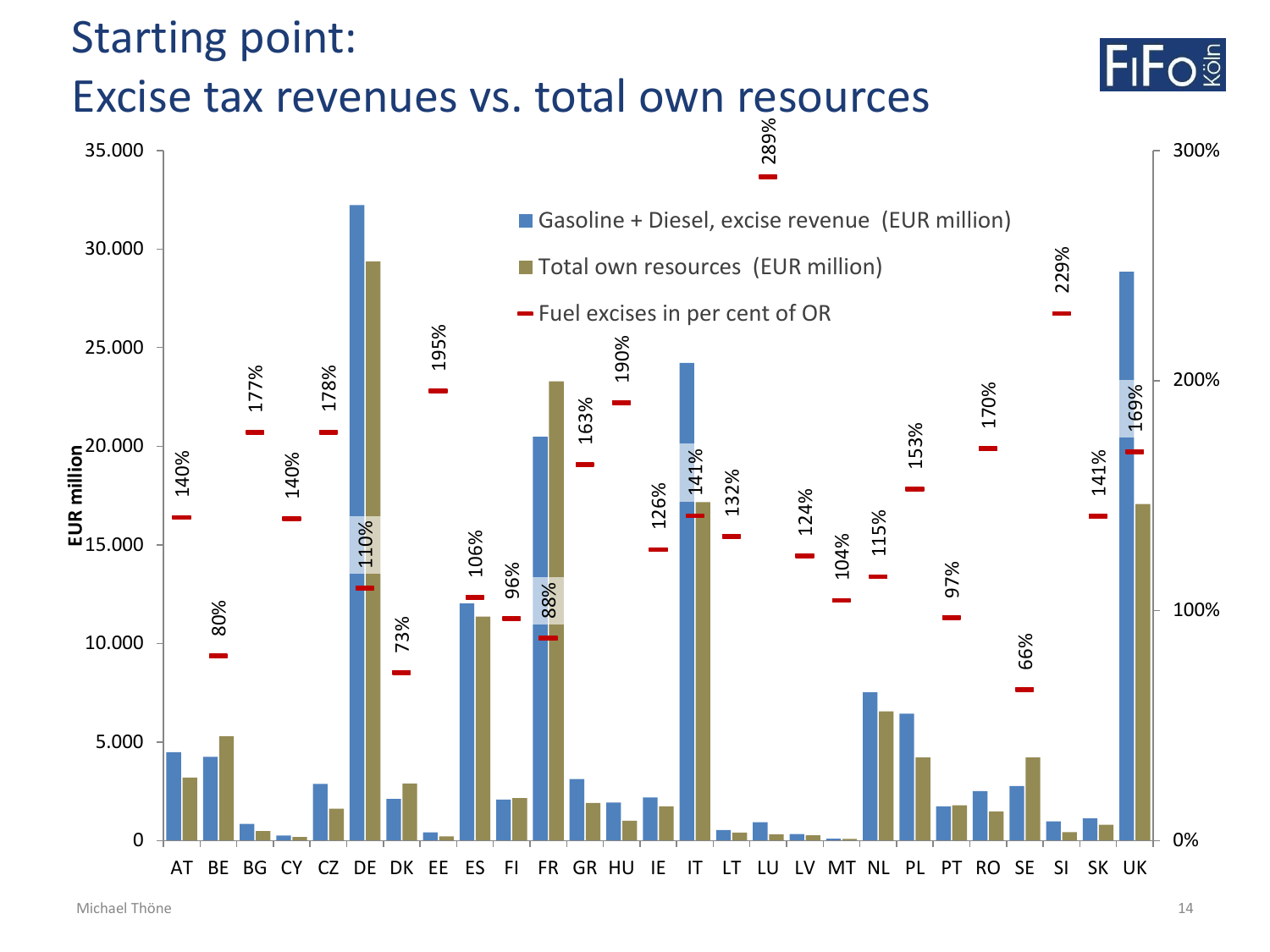### Calculation 1 – Compensation of status quo



- Fuel taxes (2013): 167.4 bn EUR; total OR (2013): 139.7 bn EUR  $\rightarrow$  net refunds.
- Crooked, but revenue-neutral: Our Benchmark for further calculations.

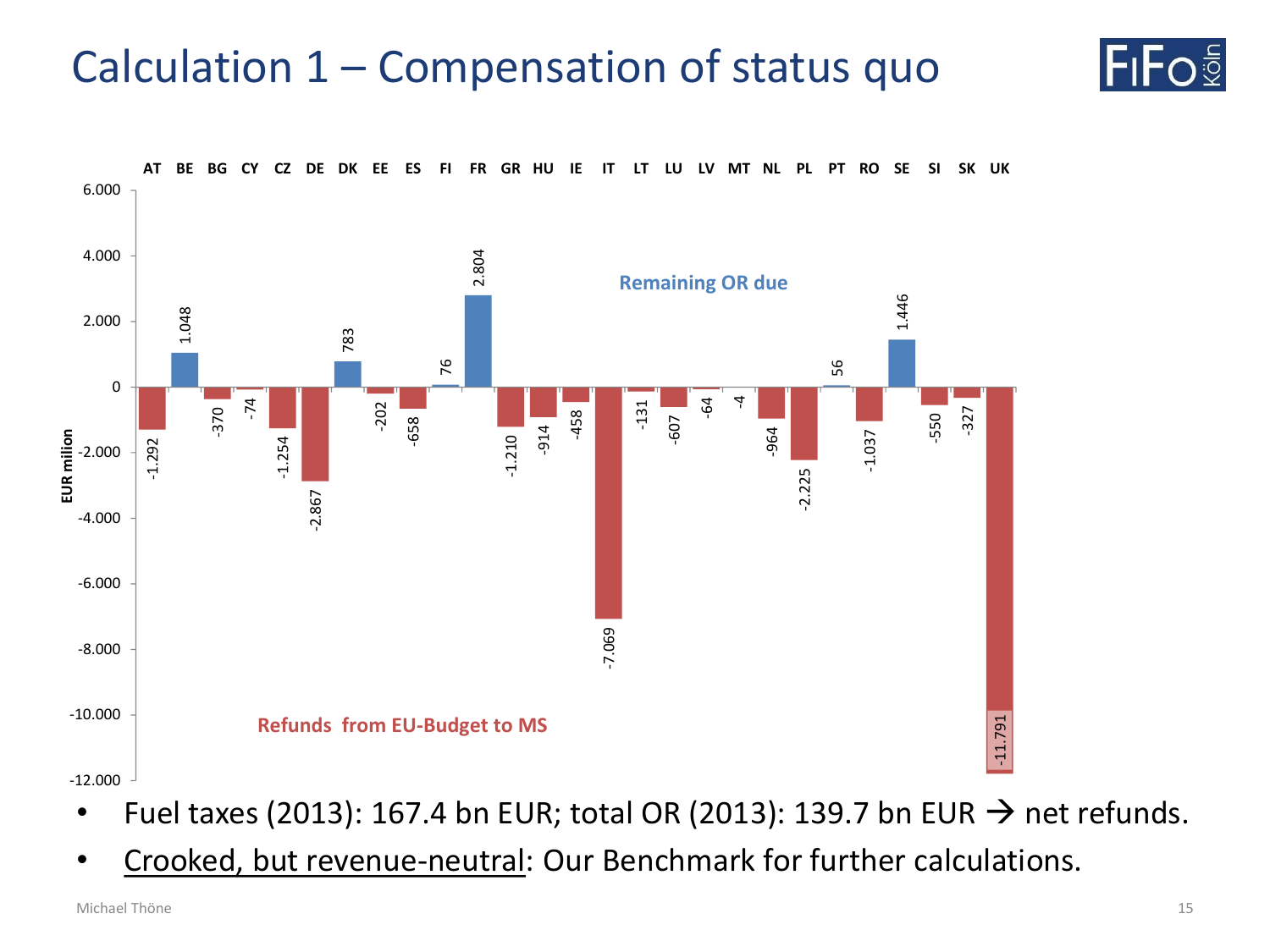## Calculation 2: Smoothing tax rates separately. Asymmetric compensation



• The increase of compensation amounts to EUR 15.8 billion, i.e. more than 11% of the EU budget.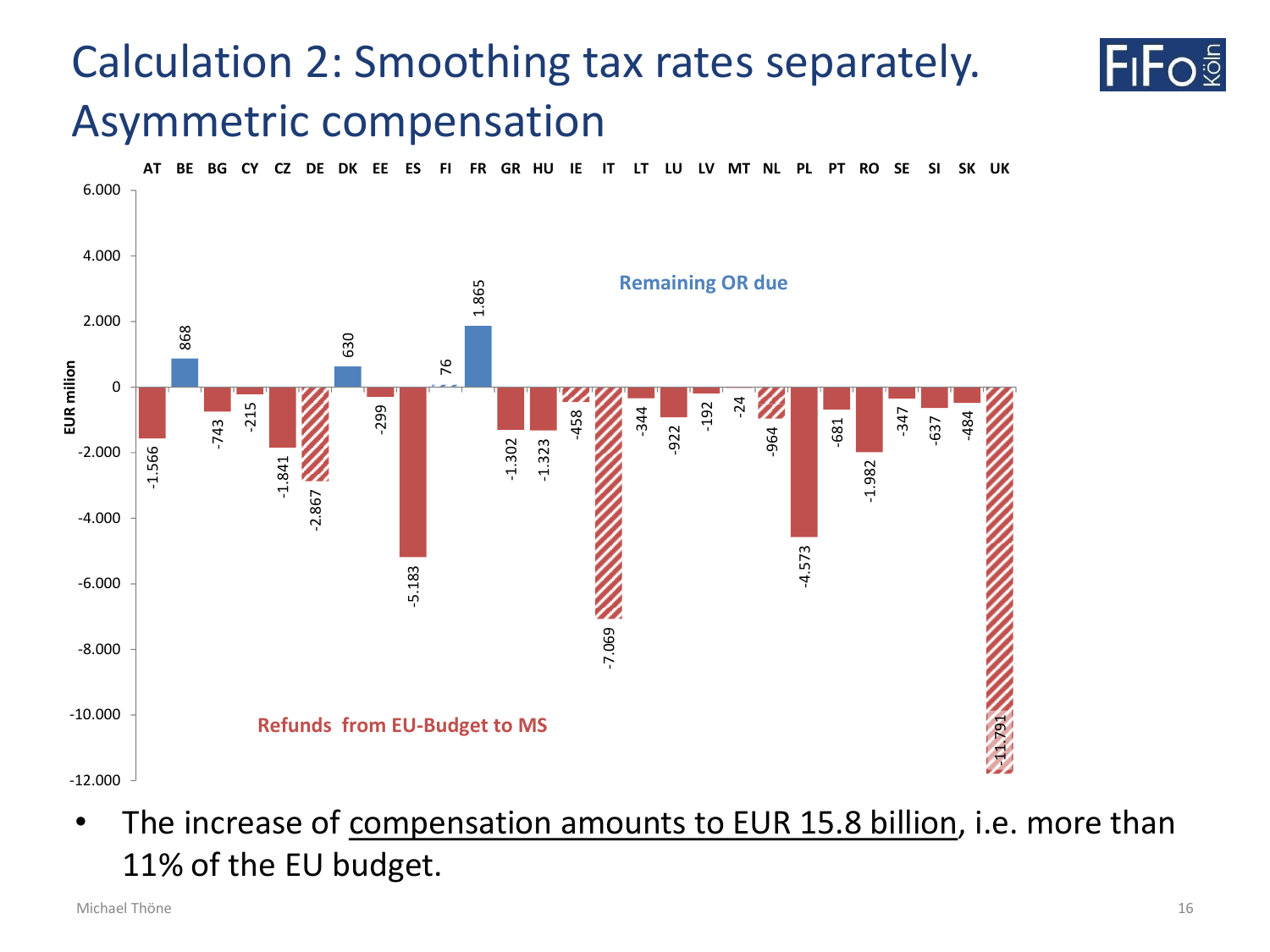## Calculation 3: Asymmetric compensation for a CO<sub>2</sub>-neutral tax structure



• Here, the increase of compensation amounts to EUR 18.1 billion (more than 13% of the EU budget).

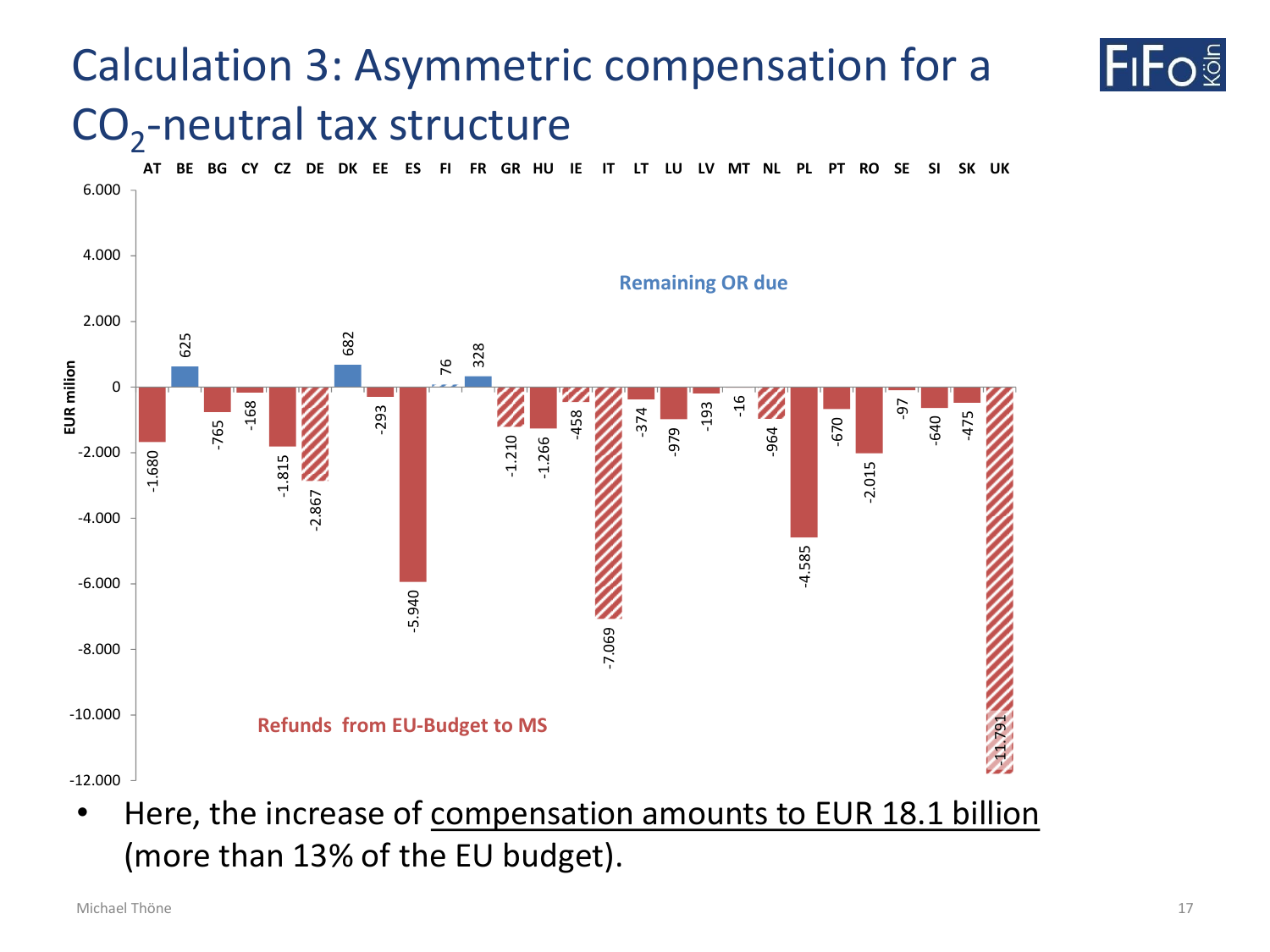### Conclusion



Revenue-neutral reallocation of tax rights to the EU in an environment of pre-existing and distorted taxes may not be possible.



Allocating tax rights to the EU level may not lead to revenue increases on the European level, but for the Member States.



Against the background of substantial additional revenues needed to establish a tax right for the European level, the desirability of such a reform decreases.

Identifying taxes which might be transferred to the central level for reasons of efficiency, transparency and accountability is a necessary, but not a sufficient condition for a revenue reform.